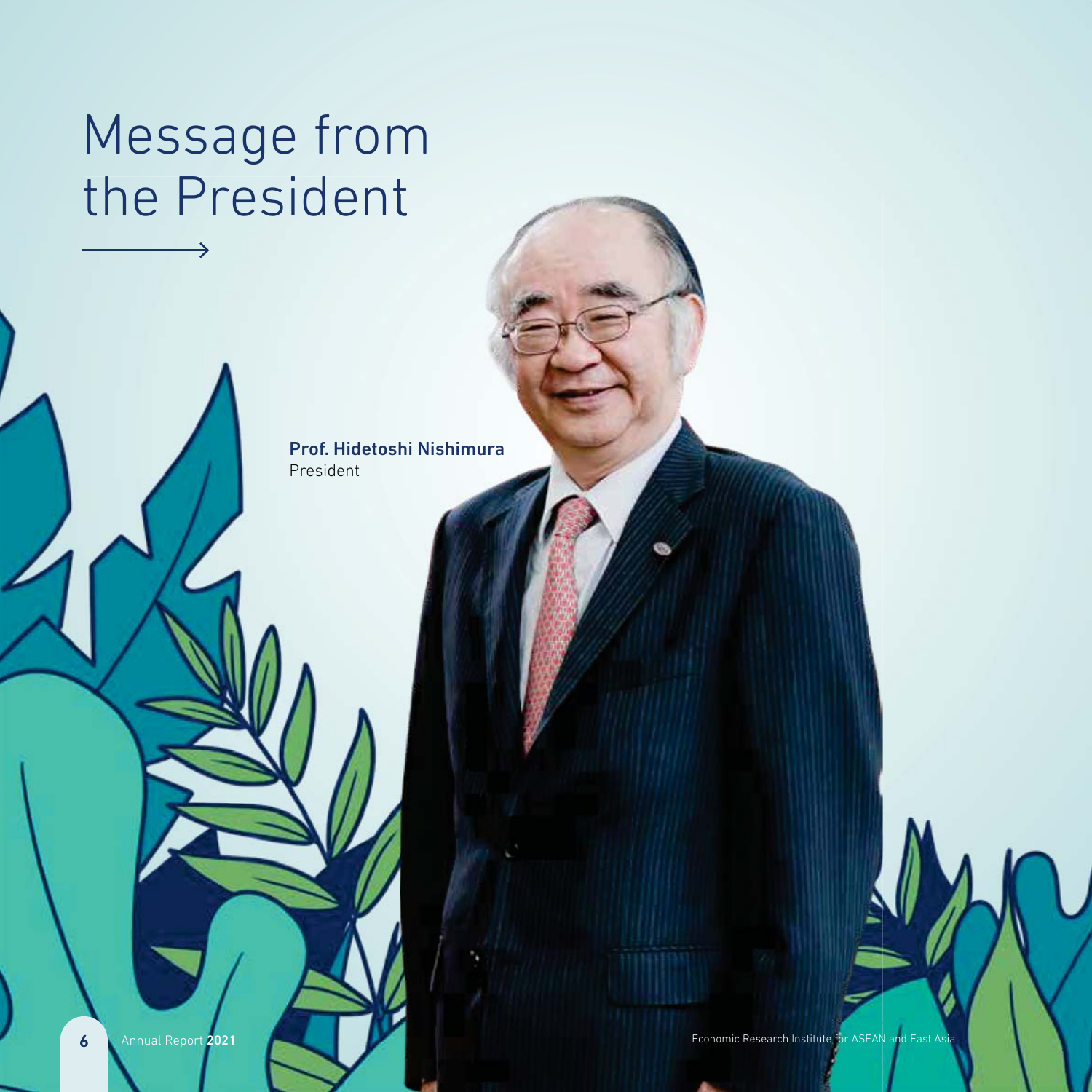We are proud of our achievements in 2021, but we will not be complacent. ERIA will be more vigilant in helping to address the challenges of pursuing deeper economic integration and development in ASEAN and East Asia in the years to come.

In fiscal year (FY) 2021, ERIA expanded the scope of its activities to help chart the future direction of ASEAN and East Asia.

A review of ERIA's deliverables for FY2021 reveals that ERIA has deepened its activities to help promote the economic integration and development of East Asia. As part of a study on 'The Impact of Covid-19 on Business Activities and Supply Chains in the ASEAN Member States and India', ERIA conducted an extensive questionnaire survey via Internet from November 2020 to February 2021. Effective responses were received from 1,789 firms – comprising local businesses, including large and small and medium-sized enterprises and multinational firms in all 11 countries. A significant number of firms – particularly those that

were adaptive to the Covid-19 shock in terms of quickly rearranging their supply chains – have taken advantage of the growth opportunities and have a better outlook. Almost half of them experienced positive sales growth in 2020 and more than half of them expect to expand their workforce in the next few years. The survey observed plenty of robust (not reduced) supply chain links between firms and firms' resilient supply chain responses were also observed. Many firms responded quickly to the COVID-19 shock and reconstructed their customer and supplier relationships and adapted their production locations to a non-negligible degree. The geographic diversity of customers and suppliers creates resilience of supply chains. Furthermore, the resilience of supply chains, particularly those with customers, results in improved performance in the long run.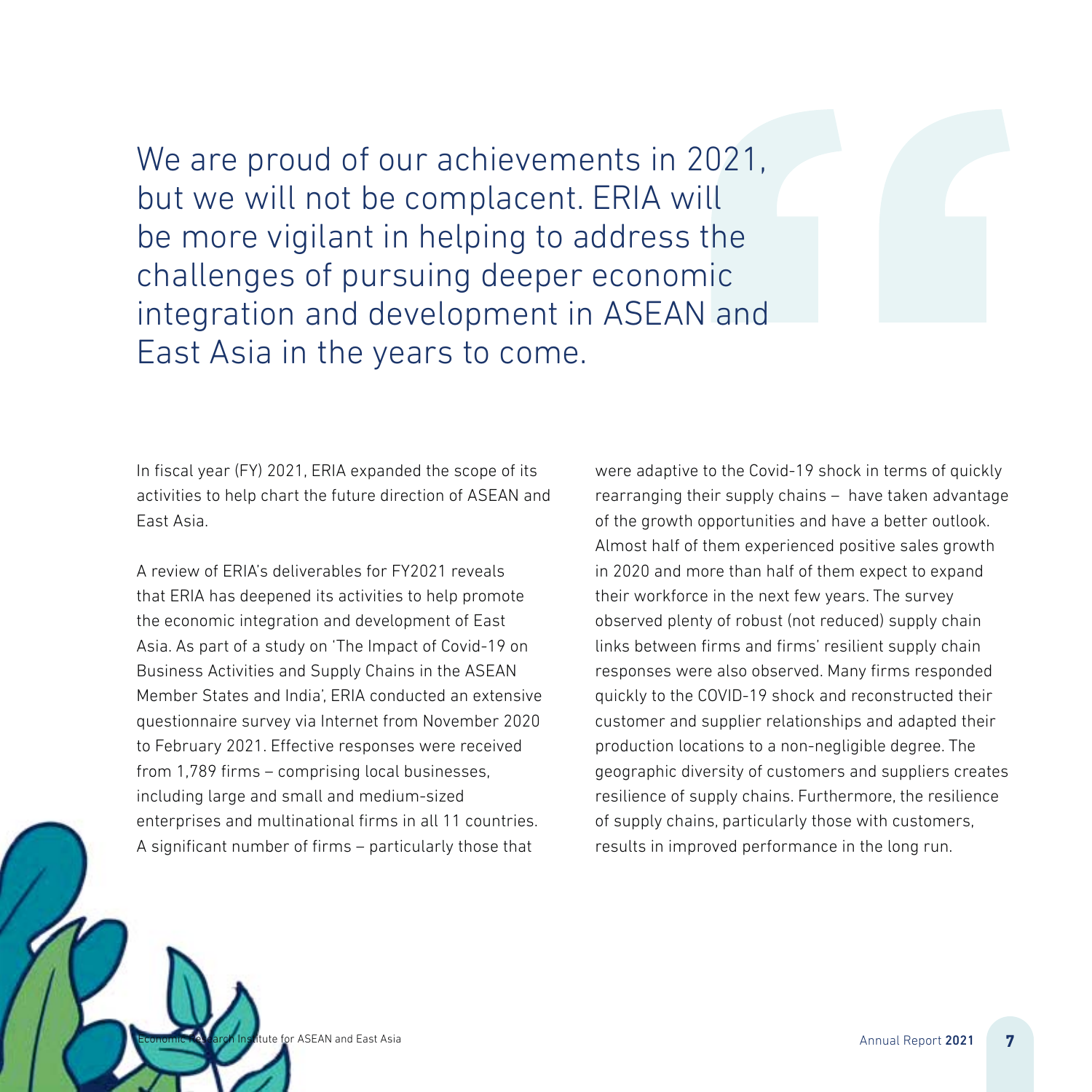Another important field is energy-related issues. In FY2021, ERIA conducted various studies on energy policy based on the EAS Mid-Term Energy Policy Research Roadmap. ERIA has carried out a variety of projects such as studies on the feasibility a Transmission Highway in ACMECS, Public Attitudes Towards Energy Policy and Sustainable Development in ASEAN Countries, Future Mobility Fuel Scenarios Considering the Sustainable Use of Biofuels and Other Alternative Vehicle Fuels in EAS Countries, and a flexible LNG market. ERIA also conducted projects on the low-carbon energy transition scenario in ASEAN. ERIA reported the progress of each project to the EAS Energy Ministers Meeting of September 2021. Together with Brunei Darussalam, ERIA hosted the 4th East Asia Energy Forum, which discussed low-carbon energy transition and carbon neutrality in ASEAN and East Asia. And together with the Ministry of Economy Trade and Industry of Japan, ERIA also launched the Asia CCUS network to facilitate the CCUS technologies in the region.

During FY2021, ERIA's Healthcare Unit completed one book and three research project reports, including 'Older People and COVID-19 in Indonesia (2022 edition)', which reports the results of a telephone survey to identify the impacts of the COVID-19 pandemic on older people's lives. This survey was proposed by Indonesia's Ministry of National Development Planning (BAPPENAS). Another memorable event handled by the Healthcare Unit was the announcement event of the winners of the second Healthy Ageing Prize for Asian Innovation Award, which was co-organised with Japan Center for International Exchange. Four winners were selected from ten countries by the international advisory committee which consists of leading experts on population ageing

throughout the region. The Healthcare Unit has been expanding its research focus from population ageing to healthcare topics in the region, such as clinical trials. As one of those activities, since July 2021 the unit has had an expert on secondment with the World Health Organization.

In the area of the environment, ERIA conducted several studies on waste management as well as the issue of marine plastic debris in the region under the Regional Knowledge Centre on Marine Plastic Debris (RKC–MPD) as part of the ASEAN Plus Three framework. RKC–MPD has established an online platform titled 'Private sector initiatives to reduce plastic waste and marine plastic debris.' This private sector platform (PSP) highlights best practices of tackling marine debris issues in the region. RKC–MPD held several PSP workshops with Indonesia, Malaysia, and Thailand in FY2021.

Regarding agriculture, ERIA has conducted a project on developing 'the ASEAN Guidelines on Promoting the Utilisation of Digital Technologies for ASEAN Food and Agricultural Sector', together with the ASEAN Secretariat. The guideline was endorsed at the 43rd ASEAN Ministerial Meeting on Agriculture and Forestry held in October 2021.

ERIA has also kept good relations with several external partners such as the Organisation for Economic Cooperation and Development (OECD). OECD and ERIA renewed their Memorandum of Understandings and had a signing ceremony in April 2021. ERIA participated in the OECD South East Asia Regional Programme (SEARP) Ministerial Meeting held in Seoul, Republic of Korea in February 2022 and highlighted the cooperation between